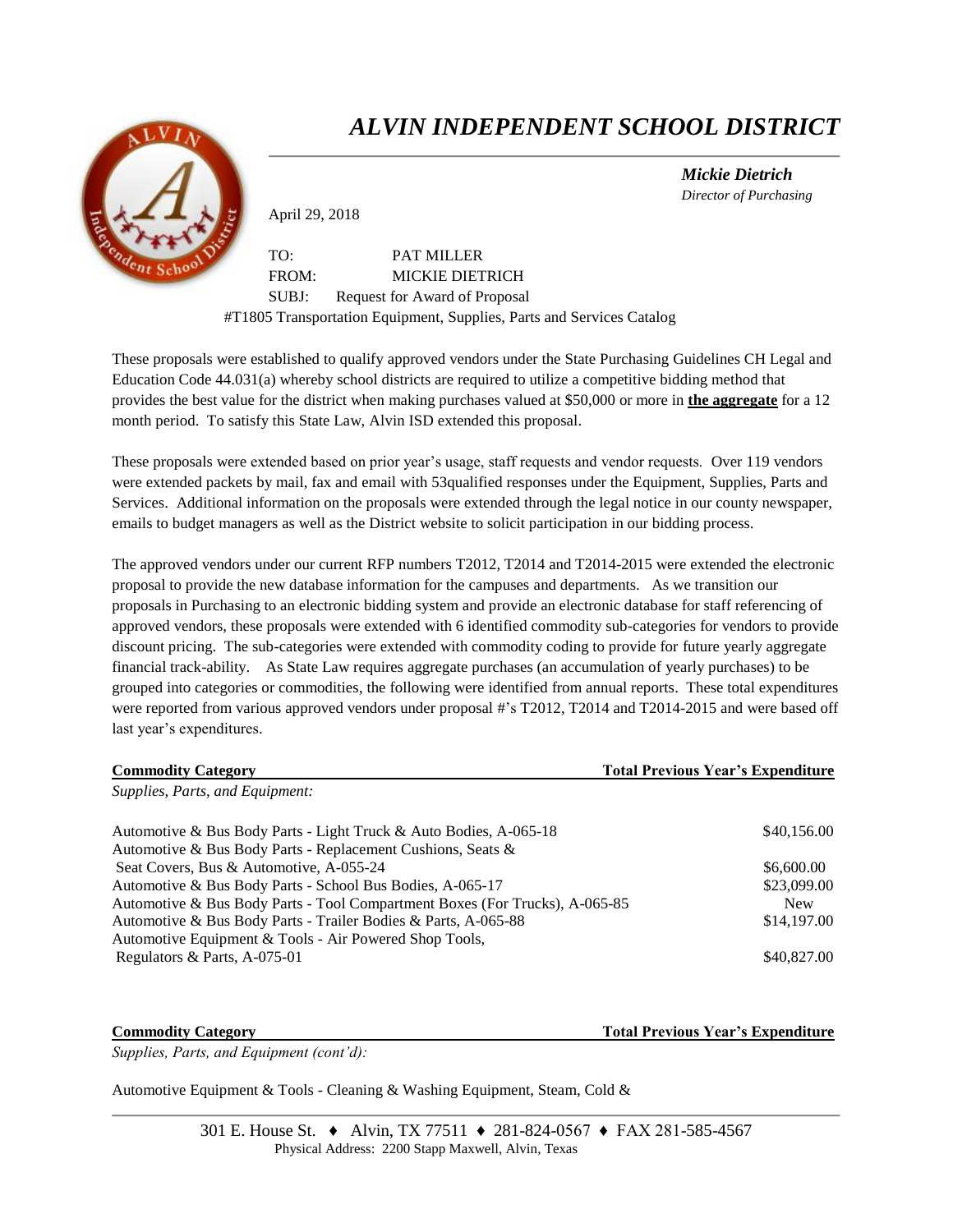| Hot Water Pressure & Jet Types, Portable & Stationary, A-075-19                               |                |
|-----------------------------------------------------------------------------------------------|----------------|
| Automotive Equipment & Tools - Diagnostic Instrument System                                   |                |
| For Vehicle Emission Testing, A-075-24                                                        | \$18,523.00    |
| Automotive Equipment & Tools - Lubrication Equipment, Guns,                                   |                |
| Hoses, Fittings, Lubricators, Oil Pumps, Etc. (Including Oil Filters), A-075-46               | \$6,171.00     |
| Automotive Equipment & Tools - Reclamation Equipment, Automotive                              |                |
| (Including Refrigerant Recovery), A-075-55                                                    | \$2,854.00     |
| Automotive Equipment & Tools - Transportation Small Powered                                   |                |
| & Non-Powered Hand Tools (Drills, Wrenches, Files, Etc.), A-445-01                            | \$1,146.00     |
| Parts - Cooling System, Radiators, Complete & Cores, Thermostats, Water Pumps, Etc., A-060-35 | \$10,425.00    |
| Parts - Electrical, Alternator/Generator, Battery, Ignition System, Lights, Etc., A-928-38    | \$15,808.00    |
| Parts - Electrical Chassis - Gauges, A-055-31                                                 | \$17,113.00    |
| Parts - Engine Parts, A-060-39                                                                | \$11,040.00    |
| Parts - Engines, Diesel (Automotive) & Replacement Parts, A-060-38                            | \$24,866.00    |
| Parts - Filters, Air, Fuel, Oil, Power Steering, Transmission, Water & PVC Valves, A-060-42   | \$5,231.00     |
| Parts - Golf Cart Repair Parts, A-929-62                                                      | \$19,453.00    |
| Parts - Miscellaneous Automotive Hoses & Accessories, A-460-00                                | \$2,187,225.00 |
| Parts - Miscellaneous Transportation Parts, A-060-00                                          | \$69,702.00    |
| Parts - Radio, Two-Way Radio Receivers, Transmitters, Transceivers:                           |                |
| Mobile & Base Station (Audio Transfer) A-725-78                                               | \$708.00       |
| Parts - Remanufactured Engines, Transmissions, Differentials & Rear Axle Assemblies, A-060-69 | \$16,389.00    |
| Parts - Seals & O-Rings, Transportation, A-060-79                                             | \$38,397.00    |
| Parts - Signage, Lettering For Destination/Route Transportation, A-557-63                     | \$14,009.00    |
| Automotive/Bus Fuels - Gasoline, A-405-15                                                     | \$40,362.00    |
| Services:                                                                                     |                |
| Tanks, Mobile, Portable, Stationary, Storage, Etc. Maintenance & Repair                       |                |
| $(L_{\text{ref}})$ declare D = Lemma $\lambda$ 0.000 74                                       | 0.105000       |

| \$1959.00   |
|-------------|
| \$829.00    |
|             |
| \$9.493.00  |
| \$13,106.00 |
| \$5,811.00  |
|             |

The total yearly expenditure are not guaranteed for the term of the contract to any one vendor as award is requested as a non-exclusive award contract. Some of the contract awarded vendors were also approved through state cooperatives.

A non-exclusive award is requested to allow each participating vendor to supply discounts off catalog pricing and company price quote requests, to meet our campuses and departments classroom needs at the lowest practical price and best value with the flexibility to purchase from a list of approved qualified vendors meeting the terms and conditions established for this contract.

This proposal is requested for award under a one-year contract with a two (2) year renewal extension as long as both parties agree to the terms of the contract for use on an as needed basis and funds are available for these commodities. Renewal of this contract is not anticipated until June, 2018. Additional proposals of this nature will be extended for vendor participation; however, this will not disqualify any vendors awarded under this contract, but will allow for additional vendor participation in the future under these commodities.